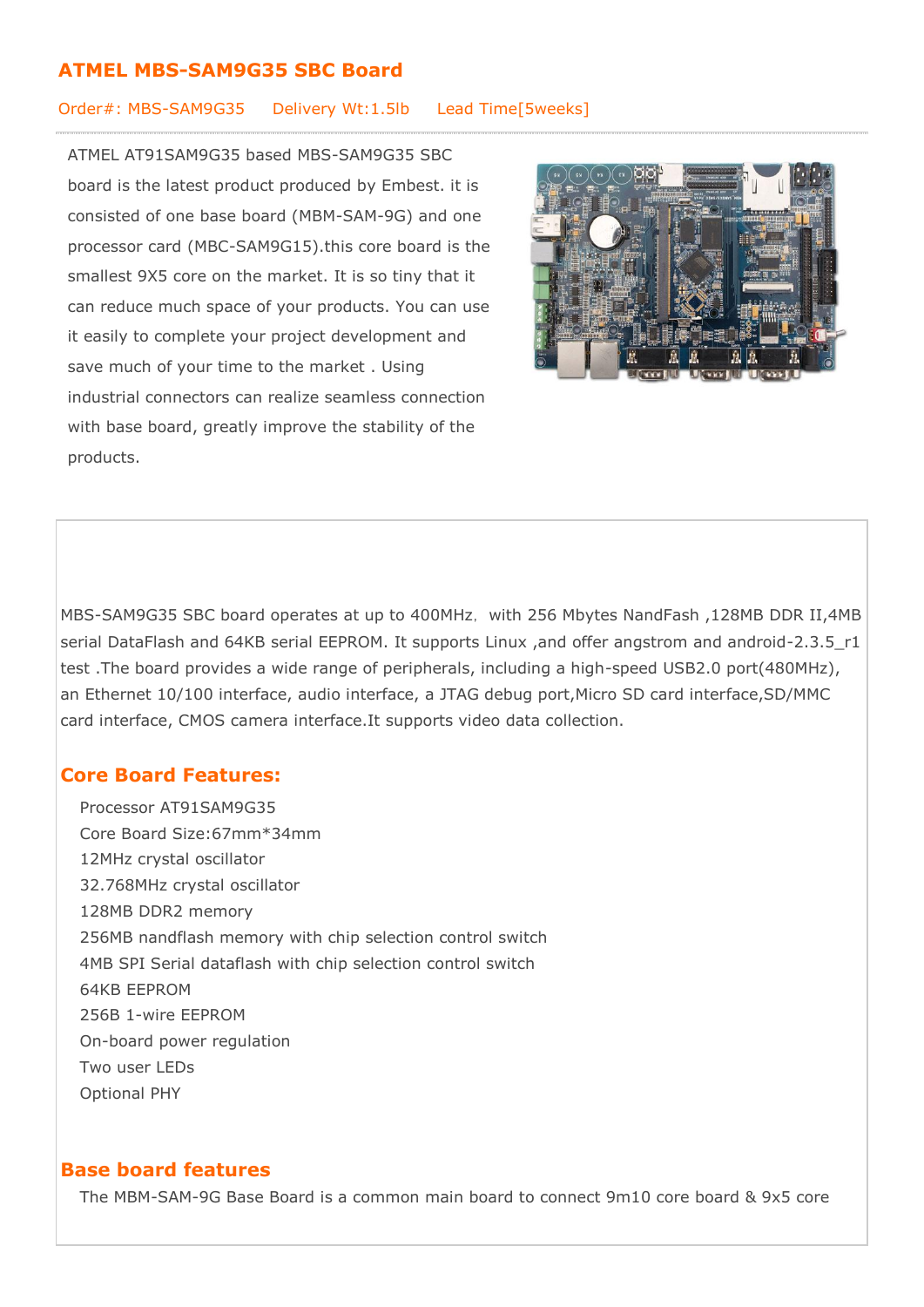board.

- Base Board Size: 181mm\*165mm
- Supply Voltage: 5V DC
- Supply Current:2A
- Temperature Range:0~70℃
- ONE WIRE EPPROM(1024-bit);
- 1×JTAG Interface:
- 1×Camera Interface(9M10 and 9G25);
- $2\times 24$  bit LCD Interface (Resistive Touch Panel) :
- $1 \times DBGU$  Interface (3-wire):
- 2×UART Serial Port (1×5-wire, 1×3-wire);
- $2\times10/100$ Mb Ethernet Interface (core board and base board each have a PHY chip) :
- 2×RS485 Interface:
- 2×CAN Bus Interface;
- 1×Smart DAA interface:
- 2×USB 2.0 Host Interface;
- 1×USB High-Speed USB2.0 OTG Interface;
- 4×touch buttons (QTOUCH);
- $2 \times$ physical buttons (reset, wakeup);
- 1×Micro SD Interface:
- $1 \times$ SD card Interface
- $3 \times$ user LED:
- $1\times$ Analog Output (connected to speaker by default)
- $1\times$  Analog Output (connected to speaker by default)
- 1×RTC Unit (without battery);
- 50 GPIO User Extension Interface

### **Software Features**

| NO. | <b>Example Programs</b> |
|-----|-------------------------|
|     | adc_touchscreen         |
| 2   | adc_touchscreen         |
| R   | dma                     |
| 4   | Icd                     |
| 5   | getting-started         |
| 6   | periph_protect          |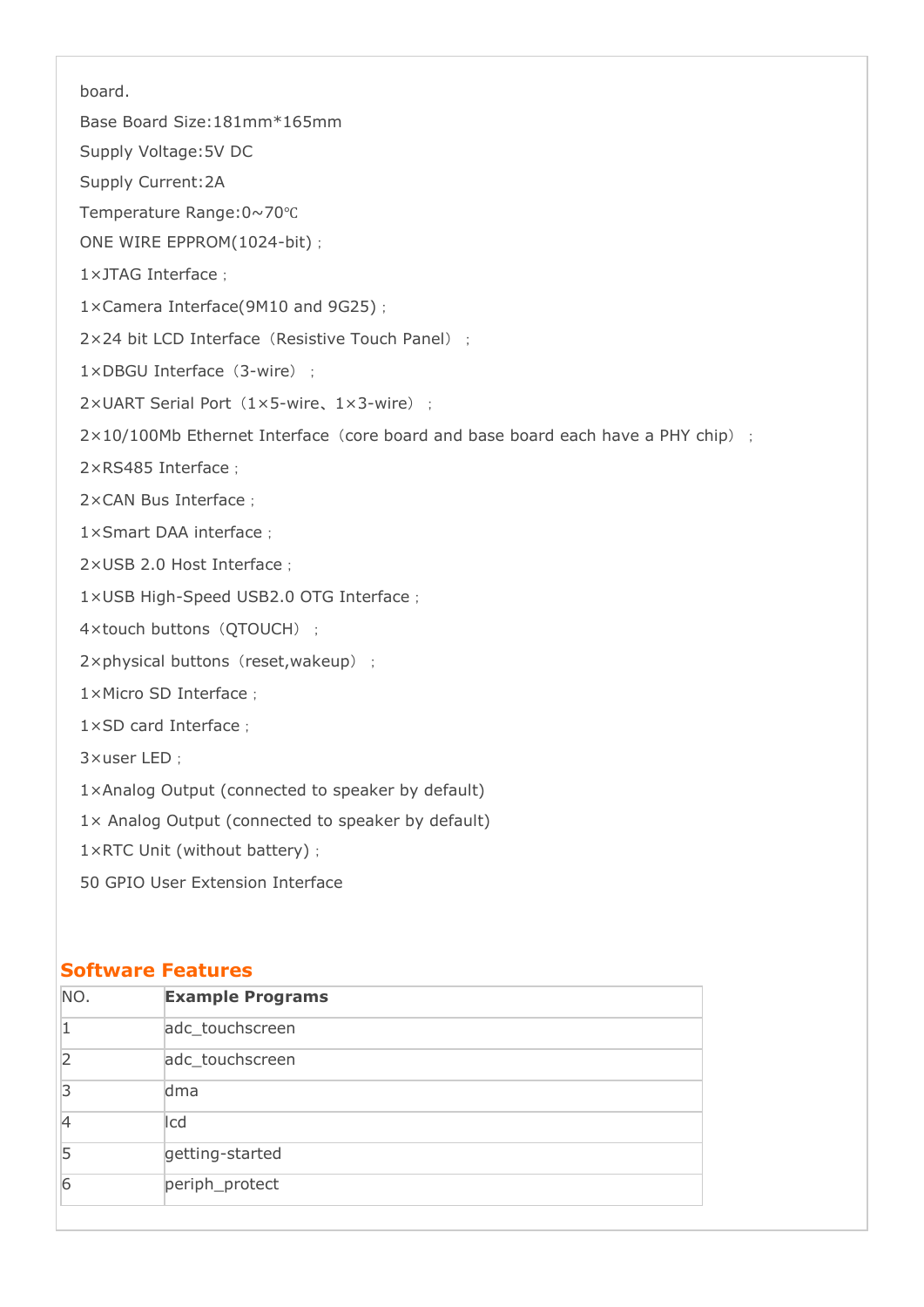| 7  | pmc_clock_switching   |
|----|-----------------------|
| 8  | pwm                   |
| 9  | qtouch                |
| 10 | smc_psram             |
| 11 | spi_slave             |
| 12 | ssc_dma_audio         |
| 13 | sysc                  |
| 14 | tc_capture_waveform   |
| 15 | twi_eeprom            |
| 16 | twi_slave             |
| 17 | usart_hw_handshaking  |
| 18 | usart_serial          |
| 19 | usart_spi             |
| 20 | usart_synchronous     |
| 21 | hsmci_multimedia_card |
| 22 | hsmci_sdcard          |
| 23 | hsmci_sdio            |
| 24 | smc_nandflash         |
| 25 | spi_serialflash       |
| 26 | usb_audio_looprec     |
| 27 | usb_cdc_serial        |
| 28 | usb core              |
| 29 | usb_hid_keyboard      |
| 30 | usb_hid_mouse         |
| 31 | usb_hid_msd           |
| 32 | usb_hid_tansfer       |
| 33 | usb_iad_cdc_cdc       |
| 34 | usb_iad_cdc_hid       |
| 35 | usb_iad_cdc_msd       |
| 36 | usb_masstorage        |
|    |                       |

# **Linux software resources table**

| Type       | function | Desciprion                                    |
|------------|----------|-----------------------------------------------|
|            |          | AT91Bootstrap Guide to Uboot                  |
| Bootloader | Uboot    | 1. Support NandFlash to erase, read and write |
|            |          | 2. Support net to download Image              |